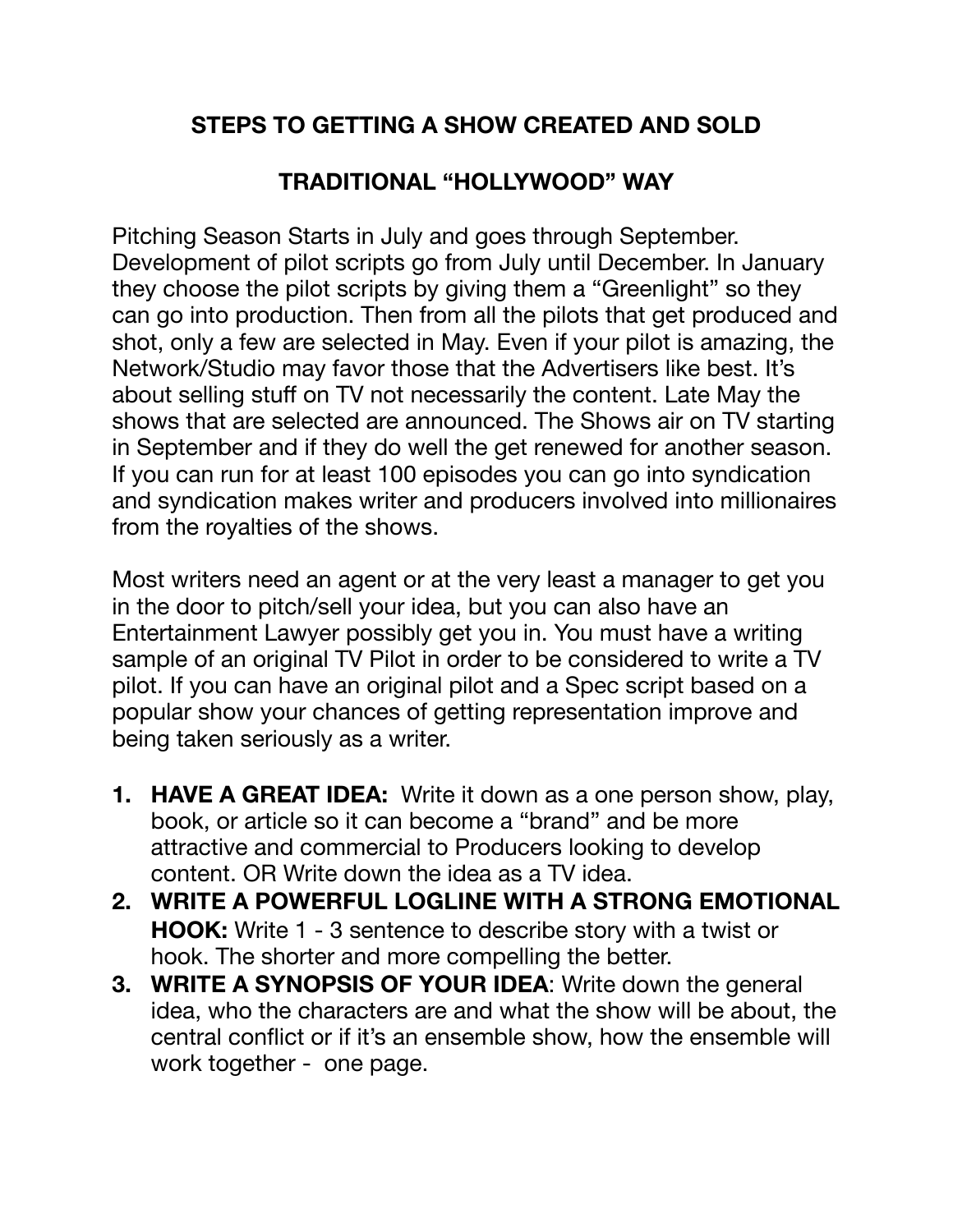- **4. SHOW YOUR AGENT YOUR SYNOPSIS** if your agent loves it and they think they can sell it - go ahead and write a mini "Bible"/ Treatment.
- **5. WRITE SHOW CONCEPT/TREATMENT/BIBLE:** It contains: Title, Logline at the top, Concept, The World of the Story, The Characters, The Story for Pilot, the Tone and the Arcs of the Characters and what's going to happen more or less in Season One and Season Two and where the story can go for Season Three and Season Four. Have this be no more than 10 pages.
- **6. SHOW IT TO YOUR AGENT WHO WILL GIVE YOU FEEDBACK:**  Take the feedback and improve it and answer the unanswered questions. Once you rewrite it and you feel it is ready, send it back to your agent.
- **7. YOUR AGENT WILL PITCH IT TO PRODUCTION COMPANIES AND NETWORKS/ STREAMING SERVICES LOOKING FOR MATERIAL LIKE YOURS:** If any of these entities like your idea they will invite you to pitch it to them. Production Companies are more likely to hear it than a Studio or Network because they prefer to have you come in already "Packaged" - meaning they want you to have a Showrunner and Production Company and if possible "Star" attached so that it's easier for them to see if the "formula" is going to work which will be a better guarantee that will be successful.
- **8. A PRODUCTION COMPANY WILL TAKE YOUR PITCH:** You go pitch your story to a Development Executive or Assistant to hear it. If they love it they will tell your Agent. If they don't you keep trying different production companies until one does. If after 10 pitches or as many as you feel necessary tell you "No". It might be the idea is ahead of it's time. If it's a stale idea, your agent will tell you why production companies are not interested in it.
- **9. IF YOU STILL BELIEVE IN YOUR IDEA:** Keep going keep trying to pitch it. However, if you can't get anymore people interested in it, maybe you can turn it into a web series, play, or art installation or anything exciting that will get people to write about your project and then production companies can approach you. OR/AND you can approach a "hot" SHOWRUNNER who might be interested in your idea who can champion it to a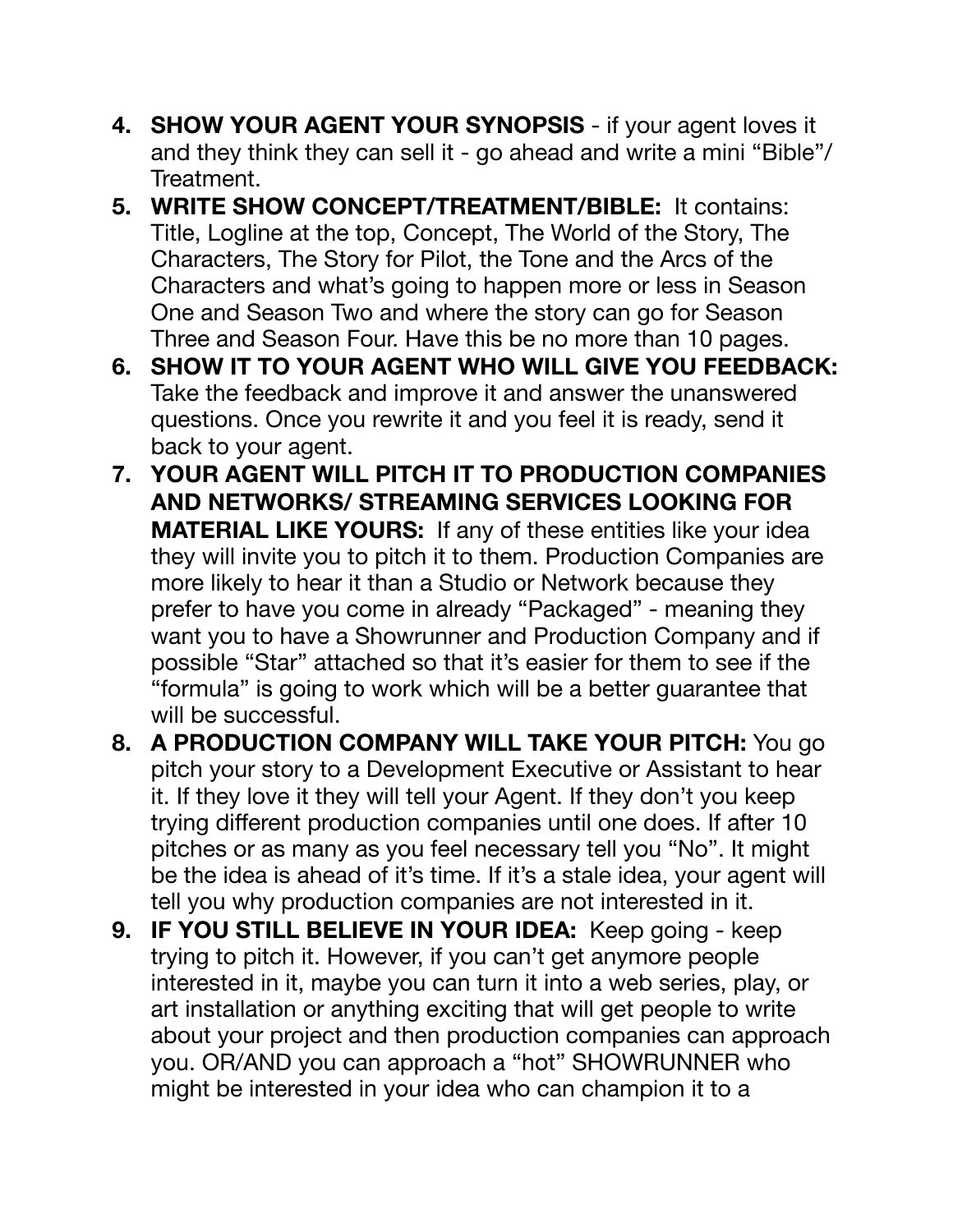Network who they have a good relationship with or existing TV deal.

- **10. A PRODUCTION COMPANY LIKES YOUR IDEA:** They approach a network/Studio to here the pitch. If you do get a meeting, the Producer of the Production Company will work with you on getting the pitch ready and making it solid so a Network/Studio will want to say yes.
- **11. YOU AND THE PROD. CO. PITCH IT TO A STUDIO/NETWORK:**  You pitch it to the Development Director or the head of the Studio if they think it's a great idea. If they love it they might tell you in the room that they love it and want to develop it with you. Most of the time they will consider it and say they will get back to you. Usually you can tell if they love your idea. If their body language gets contained or they cross their arms it may not be a good sign.
- **12. IF THE STUDIO PASSES YOU GO TO ANOTHER ONE UNTIL YOU FIND ONE THAT WANTS TO MAKE IT:** If you've tried every studio and everyone passes then hold on to the idea for a few years until the "consciousness" is ready and try again with a different title if it helps or come up with another idea and start again. Or recycle some of your characters and idea and revamp it in a different way.
- **13. IF THE STUDIO/NETWORK LOVES IT THEY WILL BUY THE IDEA AND PAY YOU TO WRITE THE PILOT.** The Producer and the Studio/Network Executive will give you notes as to how to improve/change/clarify your pilot. They will give you three months to write the pilot. The production company will try to get you to do as many rewrites (for free) as possible before you turn in drafts to Network/Studio. By December/early January you must turn in your last draft.
- **14. IF THE STUDIO/NETWORK LOVES YOUR PILOT THEY WILL "GREENLIGHT IT" AND IT GET MADE INTO A TV PILOT.** They always order way too many just so they can choose from the best ones that work for the advertisers.

## **15. IF THE STUDIO/NETWORK & ADVERTISERS LOVE IT - IT WILL BE BOUGHT AND GIVEN A GUARANTEE OF SO MANY EPISODES AND IT WILL AIR STARTING IN SEPTEMBER.**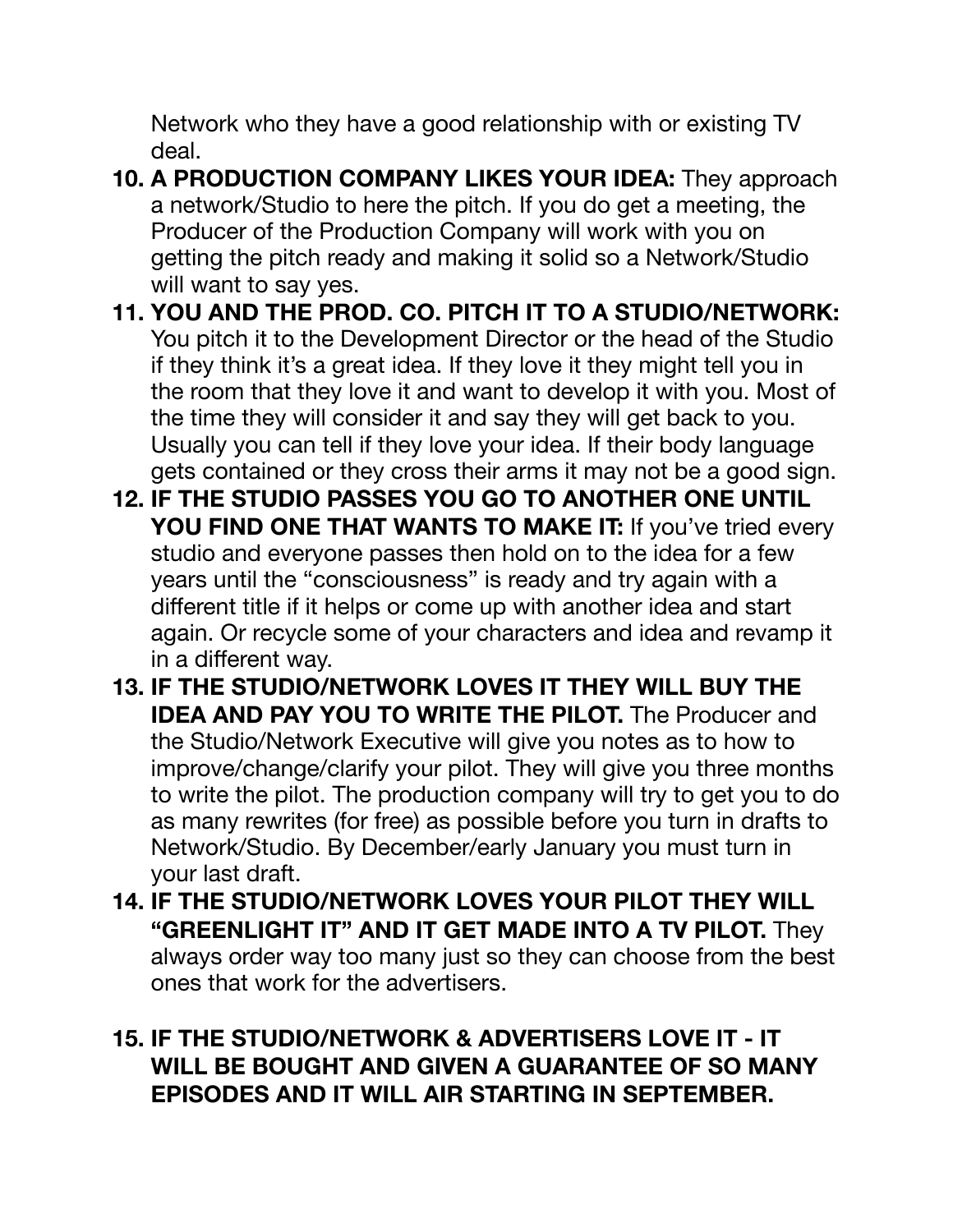#### **NON-TRADITIONAL WAY OF GETTING A SHOW SOLD**

- They may love your material so much because it's a big "brand" and you get to call the shots because they really want it.
- You make your own web series and it's a hit a producer/ Studio/Network will approach you - then you can negotiate your terms if they want you.

A Producer who is guaranteed a pilot commitment is looking for a POC Writer and he/she finds you.

- A Showrunner sees your play/show/book and approaches you about writing a show together or with your help or them helping you.

- A Studio/Network Executive sees your work on stage, reads about you, or hears an interview with you or hears you give a speech approaches you about your work, passion, project, etc and hires you to write a pilot.

- If a Network loves your idea and wants to work with you they may take a pitch straight from you.

- You do a stand up comedy show/One Person Show and someone loves it and helps you develop it to pitch it to a production company/ network/studio.

\* There are Production Companies, and there are Network and there are Studios. Netflix, Amazon, HBO, STARZ and some others do all three, and have different in-house divisions to produce their own content.

*The goal is always to find allies and people who love your work and are passionate enough to fight for your work, whether they be an agent, manager, producer, executive or the relative of any of those*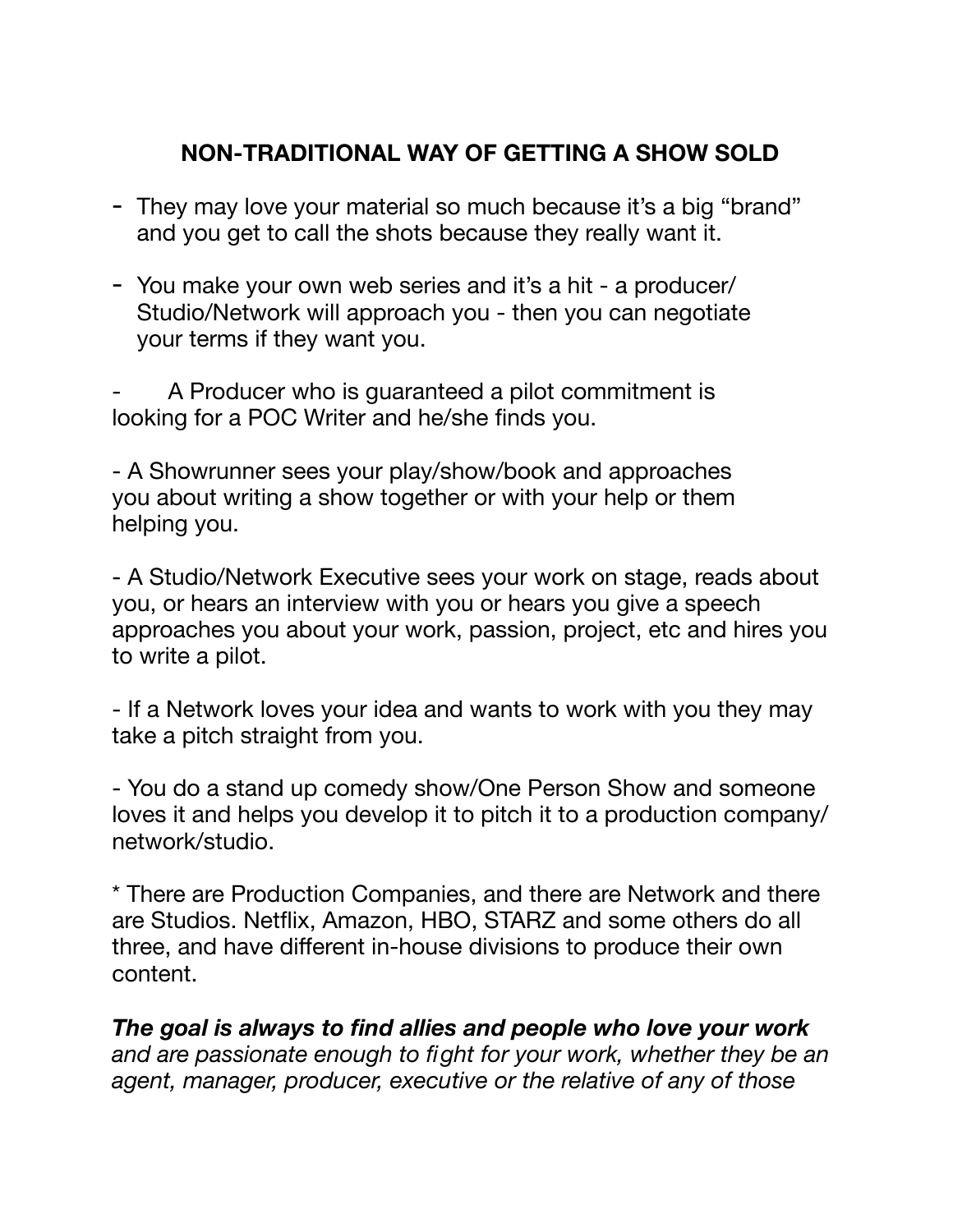*people. Being a writer is about letting people see your bare heart so others may feel connected to you. Executives hear so many pitches so they will most likely remember people who make them feel something - because emotions sink into a person's subconscious faster than facts or thoughts. Make an impression by being absolutely authentic about why you love your idea. They may not buy your idea this time, but they may bring you back or establish a professional relationship with you.* 

# **WHY PEOPLE MAY SAY NO TO YOUR IDEA FOR A SHOW:**

- It's predictable and not current or in touch with the "Zeitgeist"
- They did a show like yours already and it failed
- Another Studio is already developing something similar
- They won't do content with sex, violence, or for an older or younger demographic - wrong demographic.
- It's too controversial and Advertisers will not like it
- You pitched it to a room full of men and the show is about women wrong people- wrong network, etc.
- It triggers people because of the subject matter sex therapy
- They can't identify a star who can play the protagonist and they only hire stars for their shows to get a Greenlight."
- They think the audience is too small for it not commercial
- Their imagination is too limited
- They may just be racist or sexist and there's nothing you can do to change their mind.

## **THINGS TO REMEMBER**

- \* Always choose an idea that you are absolutely passionate about which will keep your interest for at least two years.
- \* Always choose an idea that you have real life experience and expertise in or know more than anyone else.